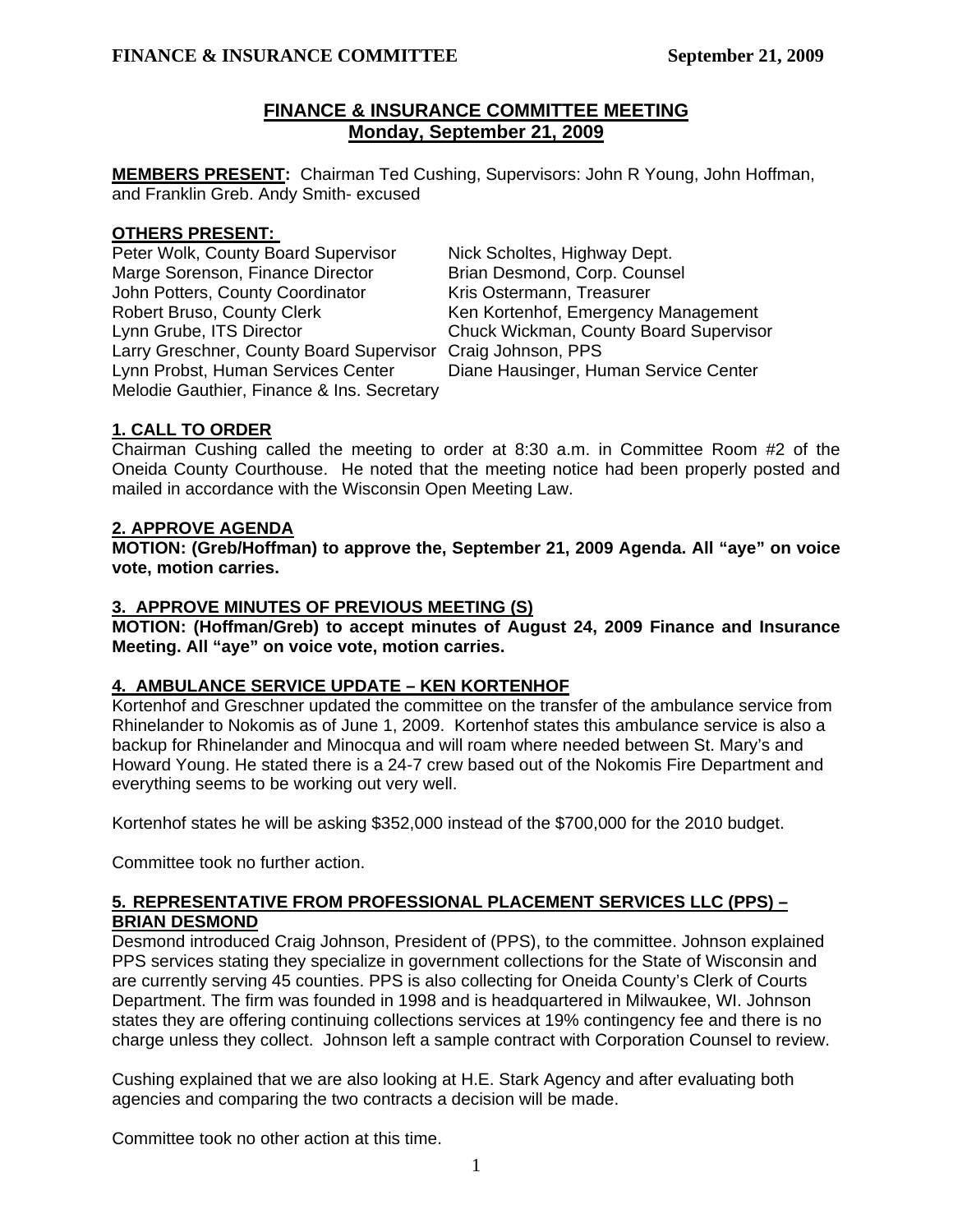## **6. BIDS FOR TITLE SEARCHES IN REM FORECLOSURE**

 Bruso presented three bids for in rem foreclosure to the committee. Shoreline Title Services was the first bid opened at a cost of \$37.00 per search. Second bid, Oneida Title and Abstract, a bid of \$45.00 per search and the third bid from Northern Title and Abstract at \$100.00 per search.

### **MOTION: (Greb/Hoffman) to accept the bid from Shoreline Title Services at a bid of \$37.00 per search on in Rem Foreclosures. All "aye" on voice vote, motion carries**

#### **7. VOUCHERS, REPORTS AND PURCHASE ORDERS**

### **County Clerk**

Bruso presented bills and vouchers for approval.

### **MOTION: (Greb/Hoffman) to approve the County Clerk's bills and vouchers as presented. All "aye" on voice vote, motion carries.**

 Discuss/endorse amendment to code section 12.01–Transient Merchant Permit Fee. Bruso presented an amendment to code section 12.01 to increase the Transient Merchant Permit Fee from \$5.00 to \$10.00 or \$5.00 to \$25.00. Bruso explained that the Sheriff's Department contract out the transient's background checks for a cost of \$7.00 per check and the fee needs to at least cover this charge.

Committee discussed this item and settled on changing the fee from \$5.00 to \$50.00 for the County's Transient Merchant Permit.

### **MOTION: (Greb/Young) to approve the amendment to code section 12.01 – Transient Merchant Permit Fee from \$5.00 to \$50.00. All "aye" on voice vote, motion carries.**

 Discuss/endorse amendment to code section 3.10 – Per Diem Bruso presented an amendment to code section 3.10 – Per Diem to change the amounts of the per diems that the County Board Supervisors receive.

Cushing disagrees with line 61, 62, 63 of the amendment stating a supervisor should not be penalized for scheduling two meeting while trying to save time. Cushing stated "roll back the pay increase, cut it in half" from the original amount. This would be \$6,000 in savings and also states no double Agenda for any department that has to have a public hearing.

More discussion took place, Committee agreed to have Bruso make changes and return with the amendment to the next meeting. (October 12, 2009).

### **Treasurer**

Ostermann presented bills and vouchers for approval.

### **MOTION: (Greb/Hoffman) to approve the Treasurer's Clerk's bills and vouchers as presented. All "aye" on voice vote, motion carries.**

Statement of Cash Account Report for July and August 2009 Ostermann presented July and August 2009 Statement of Cash Account for approval.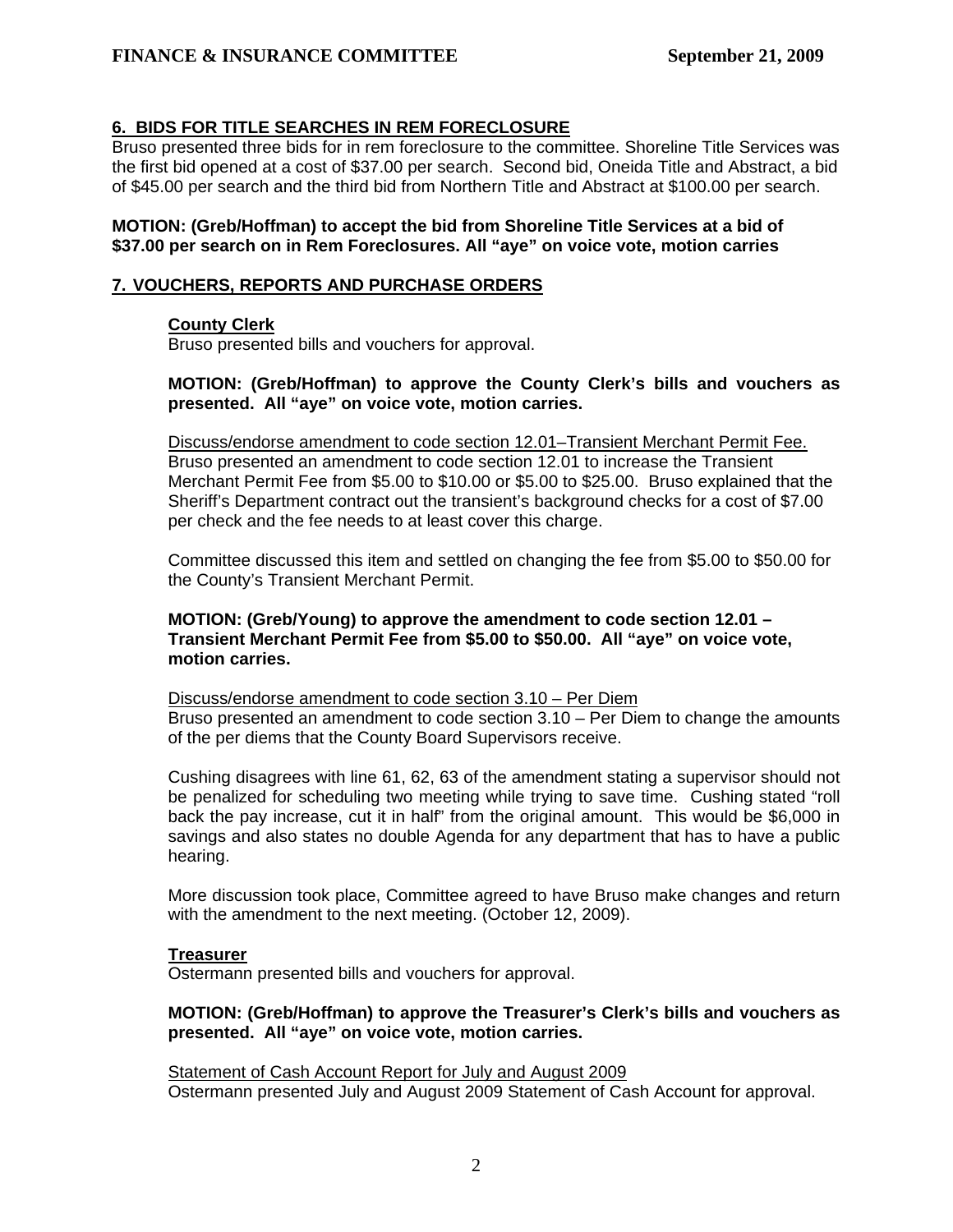**MOTION: (Cushing/Hoffman) to accept the Treasurer's July and August 2009 Statement of Cash Account. All "aye" on voice vote, motion carries.**

#### Treasurer's 2010 Budget

Ostermann presented the Treasurer's 2010 Budget for approval.

#### **MOTION: (Cushing/Greb) to accept the Treasurer's 2010 Budget and Forward on to review at the Budget Hearings. All "aye" on voice vote, motion carries.**

#### Discussion of Treasurer's Reduction/Revenue Ideas

Ostermann discussed the Treasurer's reduction/revenue ideas on what she has already implemented and where she is at with the other reduction/revenue ideas.

Ostermann discussed the second half tax mailings and why this is important. She disagrees on having this reduction item cut.

Cushing suggested that Ostermann bring her reduction/revenue ideas back up at the Finance and Insurance Budget Hearings.

#### **Information Technology Services**

Grube presented bills and vouchers for approval

**MOTION: (Cushing/Young) to approve ITS bills and vouchers as presented. All "aye" on voice vote, motion carries.** 

Grube presented an ITS Line Item Transfer for approval.

### **MOTION: (Young/Greb) to approve ITS Line Item Transfer as presented. All "aye" on voice vote, motion carries.**

2010 User Budget Grube presented ITS 2010 User Budget for approval

### **MOTION: (Young/Cushing to accept ITS 2010 User Budget. All "aye" on voice vote, motion carries.**

#### Grube presented ITS Monthly Budget for August.

**MOTION: (Cushing/Greb) to accept ITS Monthly Budget for August as presented. All "aye" on voice vote, motion carries.** 

2010 ITS Budget

Grube presented 2010 ITS Budget for approval.

### **MOTION: (Cushing/Greb) to accept ITS 2010 Budget as presented. All "aye" on voice vote, motion carries.**

### 2010 Buildings and Ground's Request

Grube explained she has a request into Building and Ground's for more office space. She states when Public Health moves out of the basement, she would like ITS to be considered for that space.

Committee took no action on this request.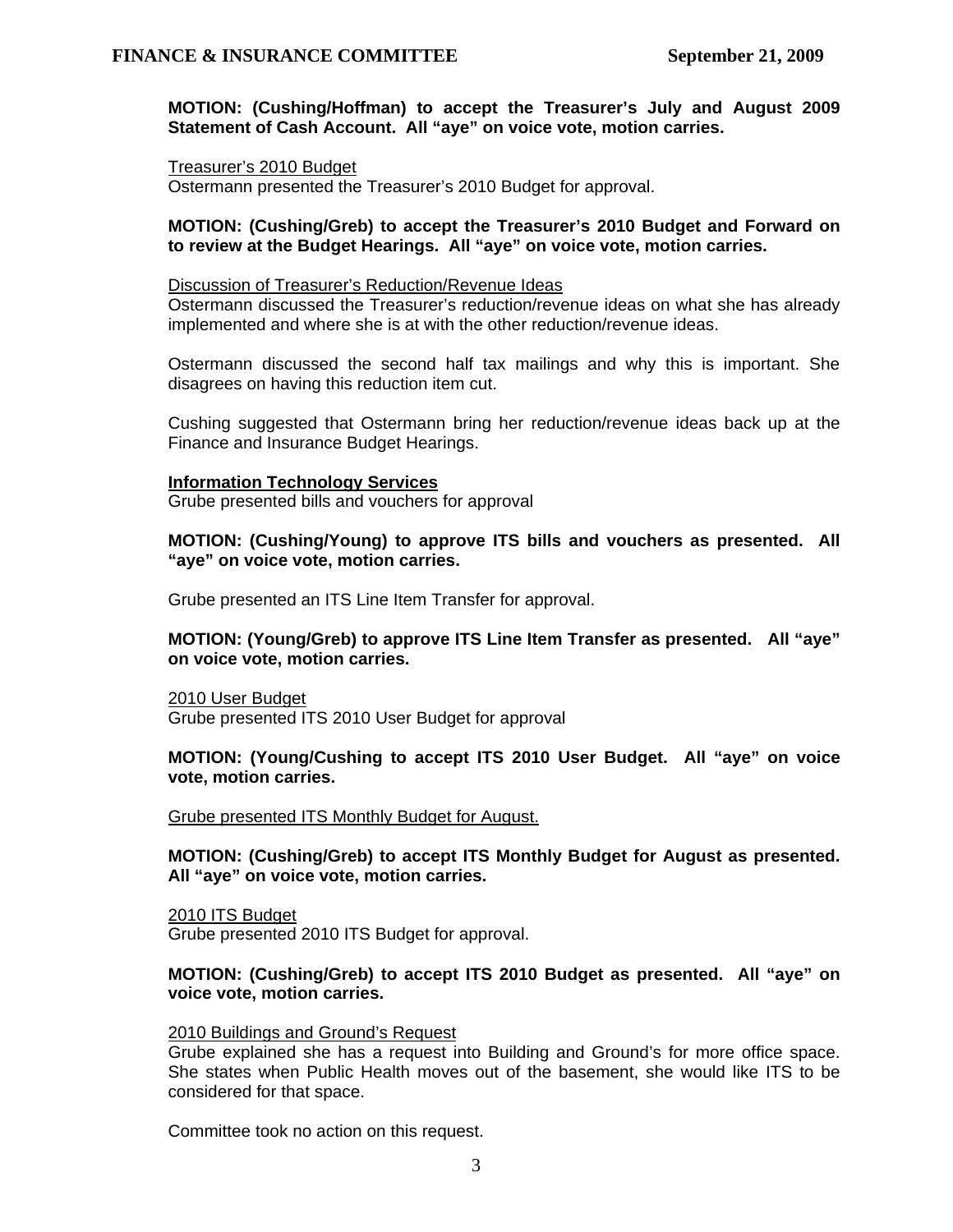### **Finance**

Sorenson presented bills, vouchers, and blanket purchase orders for approval.

### **MOTION: (Hoffman/Greb) to approve Finance's bill, vouchers, and blanket purchase orders for approval. All "aye" on voice vote, motion carries.**

Sorenson introduced, Diane Hausinger, Intrem, and Linda Probst, Financial Manager, who presented an update on the Human Service Center. Hausinger addressed how they are working to save dollars and maintain the quality of service.

Committee took no action on the update.

### **8. RESOLUTIONS TO COME BEFORE THE ONEIDA COUNTY BOARD OF SUPERVISORS AT THEIR SEPTEMBER 22, 2009 MEETING.**

**Postponed Resolution #71-2009 – offered by Supervisors of the Land and Water Conservation and Labor Relations and Employee Services Committee regarding adding the duties of AIS Coordinator to the Conservation Specialist position. (Replaced by Res. #85-2009) No fiscal impact**

**Resolution #76-2009 – offered by Supervisors of the Land Records Committee regarding a Quit Claim Deed for Parcel Identification Number: MI 2129-11 – Town of Minocqua. No fiscal impact**

**Resolution #77-2009 - offered by Supervisors of the Land Records Committee regarding restriction release and a quit claim deed for George M. and June B. Fredrickson. No fiscal impact**

**Resolution #78-2009 - offered by Supervisors of the Land Records Committee regarding a quick claim deed for Parcel Identification Number: NE 358-7 – Town of Newbold. No fiscal impact**

**Resolution #79-2009– offered by Supervisors of the Law Enforcement and Judiciary Committees regarding permit fee increases for cremations and disinterments. Fiscal impact**

**Resolution #80-2009 – offered by Supervisors of the Emergency Management Committee regarding County-wide Ambulance Service rate increases. Fiscal impact**

**Resolution #81-2009 – offered by Supervisor Peter Wolk regarding eliminating the County Coordinator position. Fiscal impact**

**Resolution #82-2009/OA #19-2008 – offered by Supervisors of the Planning and Zoning Committee amending the Oneida County Zoning District Boundary Map and the Oneida County Shoreland Protection Ordinance – Town of Crescent. No fiscal impact**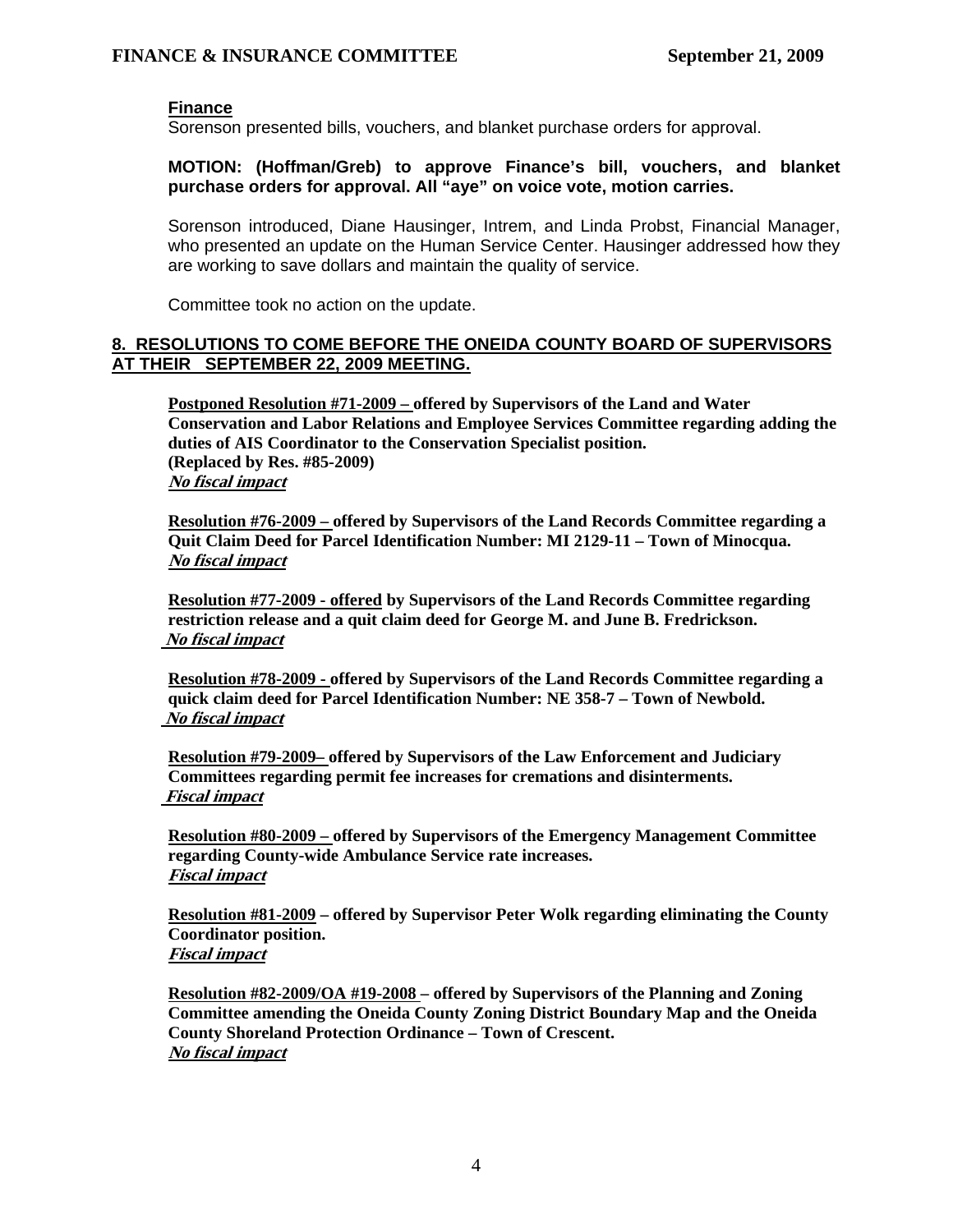**Resolution #83-2009 – offered by Supervisors of the Comprehensive Plan Oversight Committee adopting a Public Participation Plan for Oneida County. No fiscal impact**

**Resolution #84-2009 – offered by Supervisors of the Land and Water Conservation Committee regarding the continuation of the AIS Coordinator position. Fiscal impact**

**Resolution #85-2009 – offered by Supervisors of the Land and Water Conservation and Labor Relations and Employee Services Committees regarding the consolidation of the Oneida County Agricultural and Extension Education Department and the Land and Water Conservation Department. No fiscal impact**

**Resolution #86-2009/General Code/OA – offered by Supervisors of the Land & Water Conservation and Labor Relations and Employee Services Committees amending Section 1.02, Section 2.30, Section 2.44, Section 2.58 and Section 2.59 of the General Code of Oneida County .** 

**No fiscal impact**

**Resolution #87-2009/General Code/OA – offered by Supervisors of the Resolutions & Ordinances/Legislative Committee regarding updating the Oneida County General Code. No fiscal impact**

**Resolution #88-2009 – offered by Supervisors of the Labor Relations and Employee Services Committee regarding the Oneida County Courthouse Union contract. Fiscal impact**

**Resolution #89-2009 – offered by Supervisors of the Labor Relations and Employee Services Committee regarding the Oneida County Highway Union contract. Fiscal impact**

**MOTION: (Greb/Young) to forward Resolutions to County Board for consideration. All "aye" on voice vote, motion carries**

## **9. NEXT COMMITTEE MEETING DATE**

October 12, 2009

### **10. LINE ITEM TRANSFERS**

**MOTION: (Cushing/Greb) to approve the Social Services, ITS/Family Court Commissioner, Emergency Management and Public Health Line Item Transfers as presented. All "aye" on voice vote, motion carries.** 

### **11. RESOLUTION FOR LINE ITEM TRANSFERS** - NONE

### **12. ITS – TECHNOLOGY PLAN** - NONE

### **13. STRATEGIC PLANNING STATUS REPORT**

Potters presented his final copy of the Oneida County Survey for Cushing's signature.

### **14. PUBLIC COMMENT** - NONE